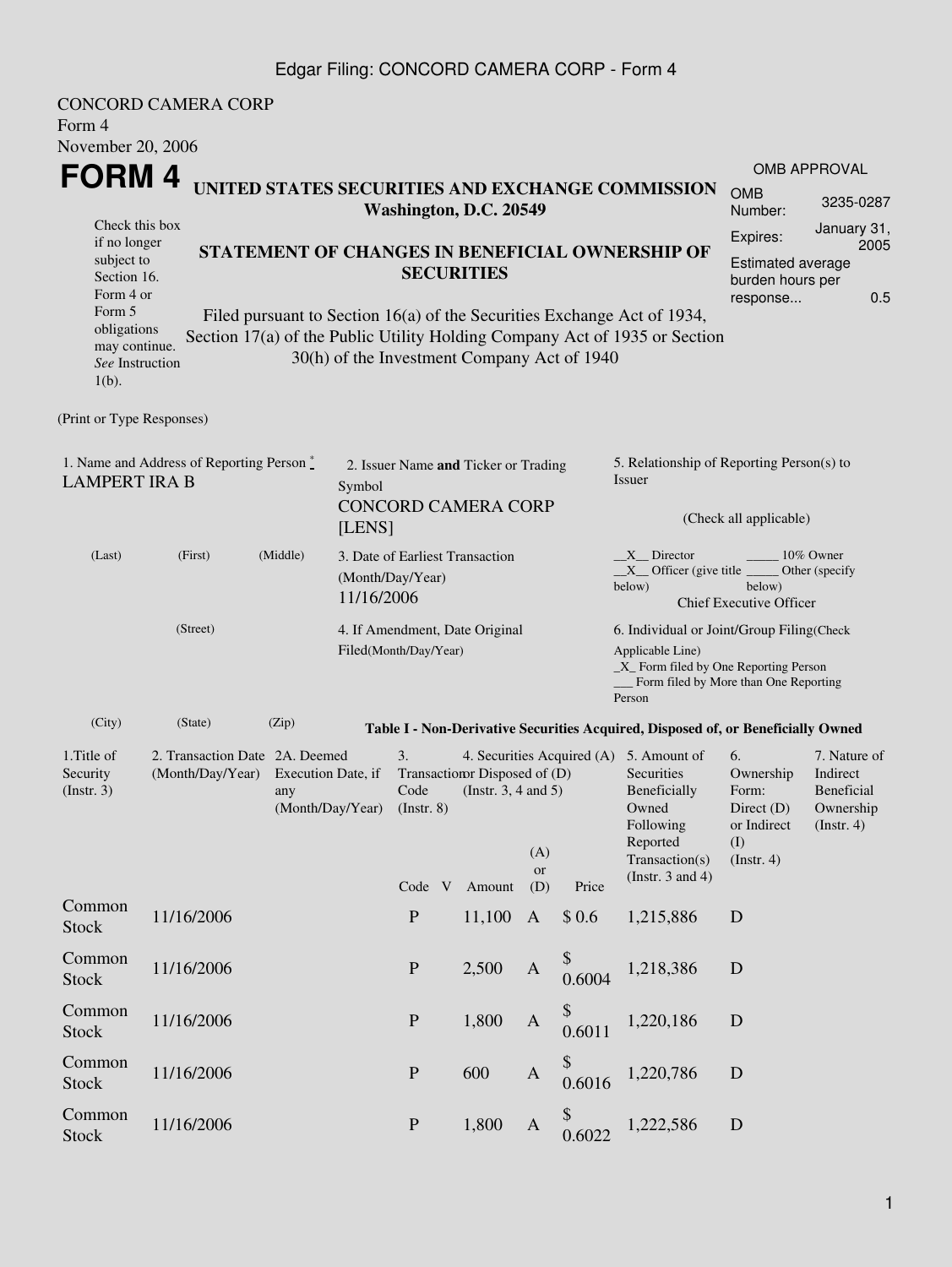## Edgar Filing: CONCORD CAMERA CORP - Form 4

| Common<br><b>Stock</b> | 11/16/2006 | ${\bf P}$    | 1,400  | A            | \$<br>0.6064 | 1,223,986         | ${\bf D}$   |
|------------------------|------------|--------------|--------|--------------|--------------|-------------------|-------------|
| Common<br><b>Stock</b> | 11/16/2006 | ${\bf P}$    | 800    | $\mathbf{A}$ | \$<br>0.6087 | 1,224,786         | $\mathbf D$ |
| Common<br><b>Stock</b> | 11/16/2006 | ${\bf P}$    | 18,400 | $\mathbf{A}$ | \$0.61       | 1,243,186         | D           |
| Common<br><b>Stock</b> | 11/16/2006 | ${\bf P}$    | 5,600  | $\mathbf{A}$ | \$0.62       | 1,248,786         | $\mathbf D$ |
| Common<br>Stock        | 11/16/2006 | ${\bf P}$    | 7,100  | $\mathbf{A}$ | \$<br>0.6294 | 1,255,886         | $\mathbf D$ |
| Common<br><b>Stock</b> | 11/16/2006 | ${\bf P}$    | 26,000 | $\mathbf{A}$ | \$<br>0.6298 | 1,281,886         | D           |
| Common<br><b>Stock</b> | 11/16/2006 | ${\bf P}$    | 2,500  | A            | \$<br>0.6299 | 1,284,386         | ${\bf D}$   |
| Common<br><b>Stock</b> | 11/16/2006 | $\mathbf{P}$ | 15,500 | $\mathbf{A}$ | \$0.63       | 1,299,886         | D           |
| Common<br><b>Stock</b> | 11/16/2006 | ${\bf P}$    | 500    | $\mathbf{A}$ | \$<br>0.6378 | 1,300,386         | ${\bf D}$   |
| Common<br><b>Stock</b> | 11/16/2006 | ${\bf P}$    | 1,000  | $\mathbf{A}$ | \$<br>0.6399 | 1,301,386         | $\mathbf D$ |
| Common<br><b>Stock</b> | 11/16/2006 | ${\bf P}$    | 6,100  | $\mathbf{A}$ | \$0.64       | 1,307,486         | $\mathbf D$ |
| Common<br><b>Stock</b> | 11/16/2006 | ${\bf P}$    | 1,600  | $\mathbf{A}$ | \$<br>0.6418 | 1,309,086         | $\mathbf D$ |
| Common<br><b>Stock</b> | 11/16/2006 | ${\bf P}$    | 600    | $\mathbf{A}$ | 0.6448       | 1,309,686         | D           |
| Common<br><b>Stock</b> | 11/16/2006 | ${\bf P}$    | 500    | $\mathbf{A}$ |              | \$0.646 1,310,186 | D           |
| Common<br><b>Stock</b> | 11/16/2006 | ${\bf P}$    | 900    | $\mathbf{A}$ | 0.6477       | 1,311,086         | ${\bf D}$   |
| Common<br><b>Stock</b> | 11/16/2006 | ${\bf P}$    | 1,600  | $\mathbf{A}$ | \$<br>0.6481 | 1,312,686         | ${\bf D}$   |
| Common<br><b>Stock</b> | 11/16/2006 | ${\bf P}$    | 600    | $\mathbf{A}$ | \$<br>0.6482 | 1,313,286         | ${\bf D}$   |
| Common<br><b>Stock</b> | 11/16/2006 | ${\bf P}$    | 7,200  | $\mathbf{A}$ | \$<br>0.6495 | 1,320,486         | ${\bf D}$   |
| Common<br><b>Stock</b> | 11/16/2006 | ${\bf P}$    | 600    | $\mathbf{A}$ | \$<br>0.6496 | 1,321,086         | $\mathbf D$ |
| Common<br>Stock        | 11/16/2006 | ${\bf P}$    | 50,840 | $\mathbf{A}$ | \$0.65       | 1,371,926         | $\mathbf D$ |